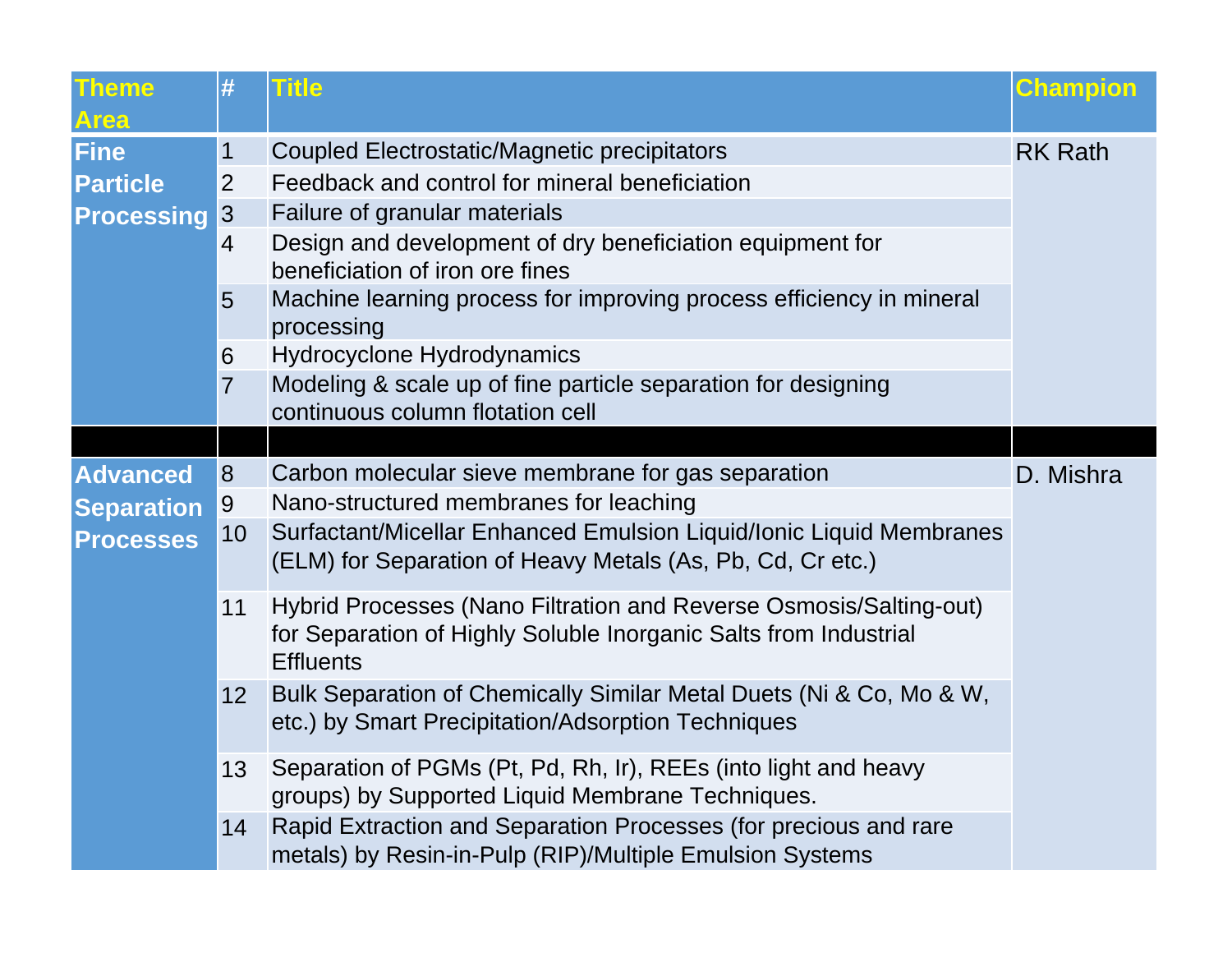| <b>Theme Area #</b>                    |    | <b>Title</b>                                                                                                              | <b>Champion</b> |
|----------------------------------------|----|---------------------------------------------------------------------------------------------------------------------------|-----------------|
| <b>Advanced</b>                        | 15 | Hydrophobic and self-healing coating on ceramic or metals                                                                 | L.C.            |
| <b>Materials</b><br><b>Engineering</b> | 16 | Sn replacement coatings on Steel substrates                                                                               | <b>Pathak</b>   |
|                                        | 17 | Corrosion resistant hard polymer coatings for salt carrying<br>container application                                      |                 |
|                                        | 18 | Ca-oxalate bio-mineralization in simulated body fluid                                                                     |                 |
|                                        | 19 | Physico-chemical nature of metallic elements in Ayurvedic<br>medicine                                                     |                 |
|                                        | 20 | Nano-composites for pulsed power capacitors (for rapid charging of<br>batteries to be used in hybrid / electric vehicles) |                 |
|                                        | 21 | Design and synthesis of exquisite bio-ceramics and composite with<br>high strength                                        |                 |
|                                        | 22 | Bio-ceramic Inks for elastic bone implants through 3d printing                                                            |                 |
|                                        | 23 | Heat-tempered, high strength- rare earth free Mg alloys for<br>biodegradable implants                                     |                 |
|                                        | 24 | Ti based HEA for bio implants with low stiffness                                                                          |                 |
|                                        | 25 | HAP powder through mechanical alloying                                                                                    |                 |
|                                        | 26 | Rare earth coating for RFI shielding/corrosion inhibition/thermal<br>degradation                                          |                 |
|                                        | 27 | HEA as thermoelectric generator material                                                                                  |                 |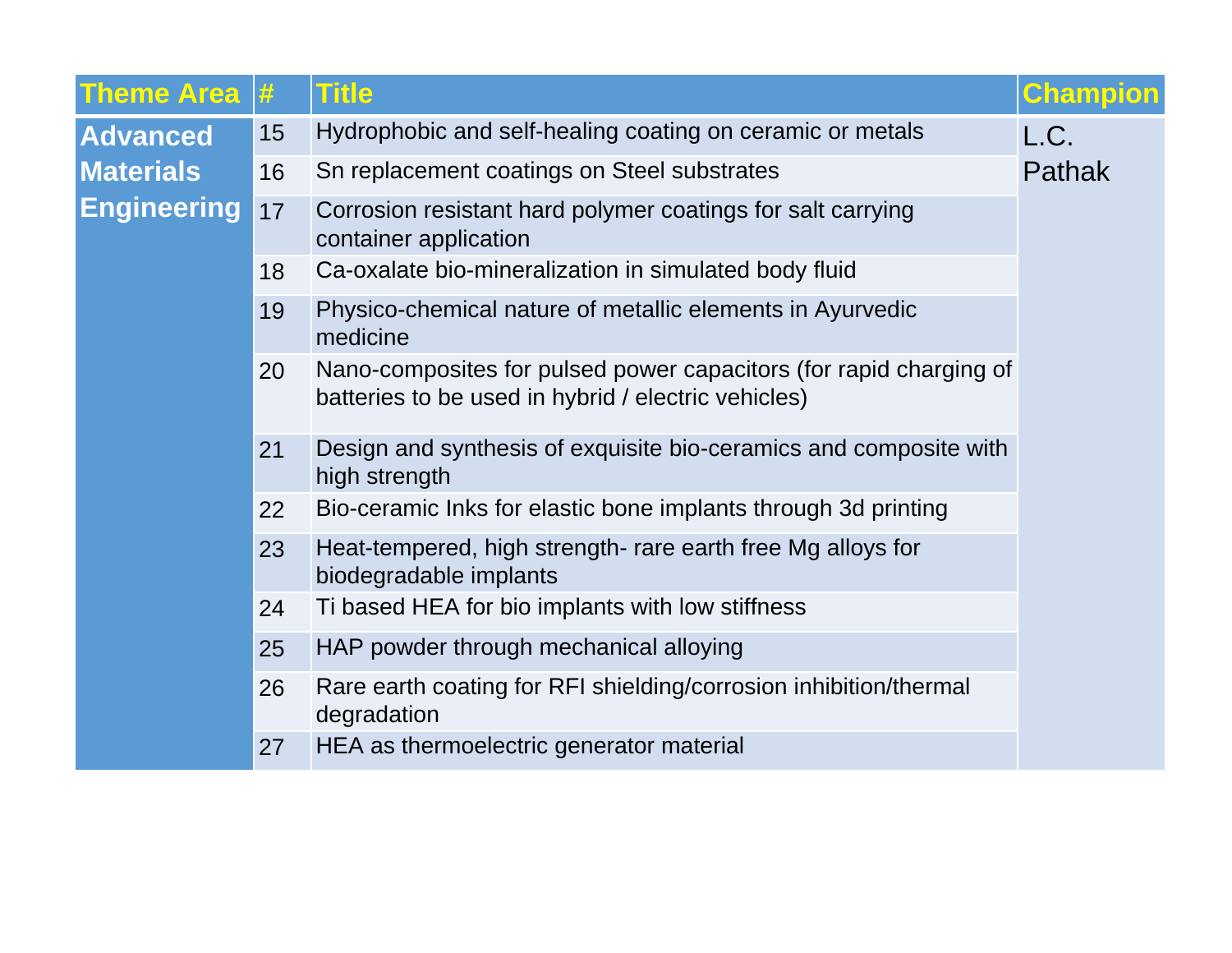| <b>Theme Area</b>                                                  | #                          | <b>Title</b>                                                                                                                                                                                                                                                                                                                                                                                                                                                                                                                                                                                                                                                                                                                                                           | <b>Champion</b>   |
|--------------------------------------------------------------------|----------------------------|------------------------------------------------------------------------------------------------------------------------------------------------------------------------------------------------------------------------------------------------------------------------------------------------------------------------------------------------------------------------------------------------------------------------------------------------------------------------------------------------------------------------------------------------------------------------------------------------------------------------------------------------------------------------------------------------------------------------------------------------------------------------|-------------------|
| <b>Advanced</b><br><b>Manufacturing</b><br><b>Technology</b>       | 28<br>29<br>30<br>31<br>32 | Fracture/ Structure – property correlations/ phase transformation of<br>nano-materials<br>Material Property anisotropies in Additive manufacturing<br>Applying non-equilibrium thermodynamics to iron making,<br>steelmaking or unit processes thereof<br>Thermodynamic-kinetic approaches for the quantitative correlations<br>of microstructure and mechanical properties in materials processed<br>within non-equilibrium regime<br>Hot forging for making ceramic tiles from mineral and metallurgical<br>wastes                                                                                                                                                                                                                                                   | S.G.<br>Chowdhury |
|                                                                    | 33                         | Thermodynamics and kinetics in thin films                                                                                                                                                                                                                                                                                                                                                                                                                                                                                                                                                                                                                                                                                                                              |                   |
| Environment,<br><b>Energy and</b><br><b>Resource</b><br>management | 36<br>37<br>39<br>40       | 34 Selective catalytic reduction of NOx<br>35 Hot stage modification of blast furnace/LD slag/other calcium rich<br>slag for improved cementitious properties<br>Iron reduction from Cu slag/IF slag and similar slag and subsequent<br>use of remaining molten silica/ alumina-silicates for developing<br>glass ceramics by controlling casting, nucleation and growth<br>parameters<br>Development of dry geopolymer cement from fly ash (no liquid<br>activator)<br>38 Carbon sequestration with industrial waste [steel slag, waste lime<br>sludge, cement waste, etc] by microbial induced calcite precipitation<br>Hybrid geopolymer for lightweight fire resistant composite<br>Synthetic granite from reaction sintering of mining and metallurgical<br>waste | Sanjay<br>Kumar   |